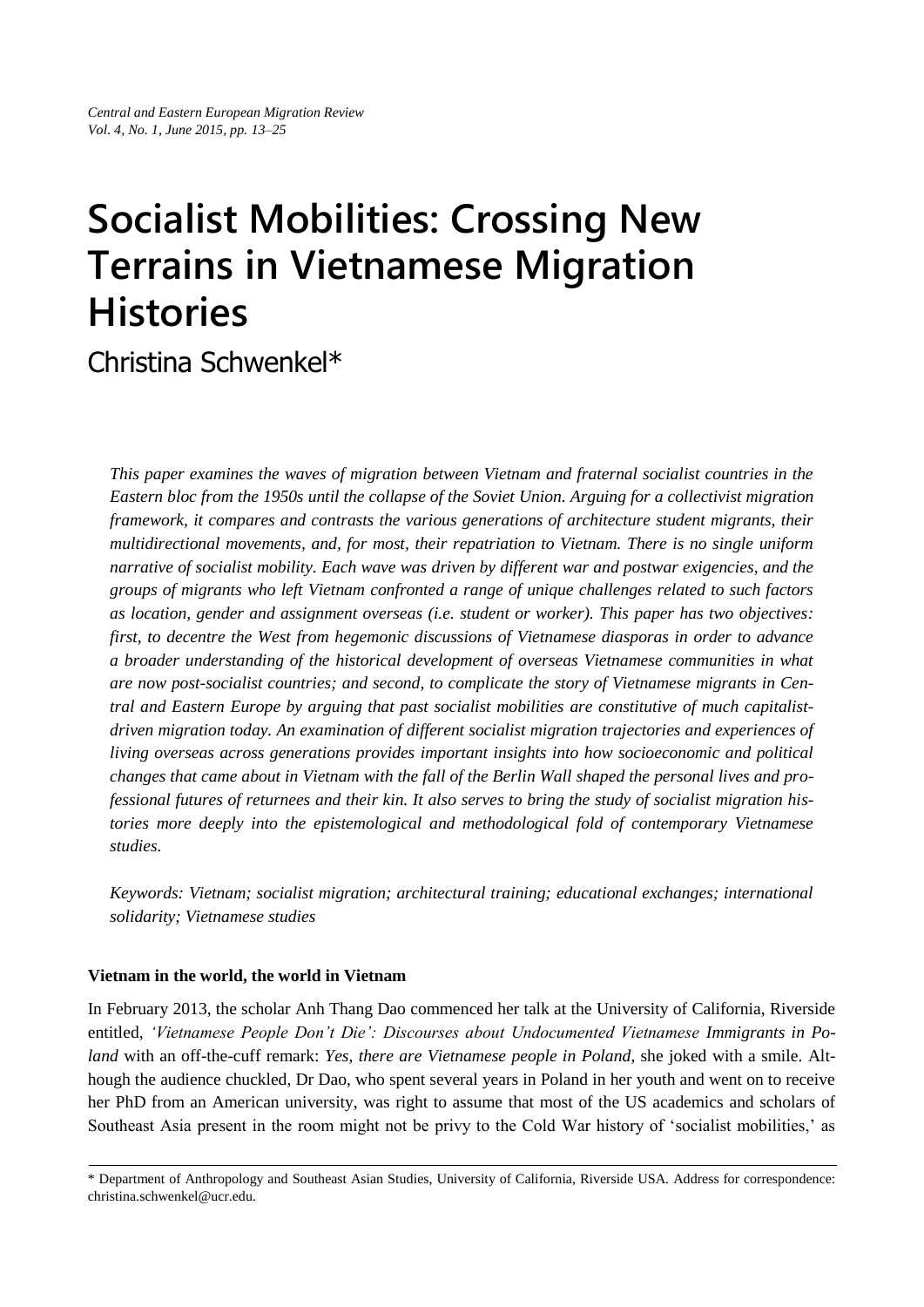I term them, that preceded the formation of vibrant Vietnamese communities beyond the Iron Curtain. Of course, for Central and Eastern Europeans, this observation is hardly new or extraordinary. It is also not wholly unknown to Western Europeans, despite their greater familiarity with Vietnamese diasporic groups whose radically different migration trajectories are more akin to those of the United States (refugees, mainly from the south). Especially for Europeans living close to the once heavily militarised border with the Eastern bloc, the visible presence of this *other* group of migrants, mainly from northern Vietnam, is hard to miss today. Crossing the former frontier between Bavaria (Germany) and Plzeň (Czech Republic) at Furth im Wald, for instance, one encounters an active border market catering for German shoppers run by Vietnamese traders. Their linguistic flexibility – shifting between Vietnamese, Czech and German with an occasional smattering of Russian or English – speaks to a dynamic, transnational history of migration and trade beyond and across former Cold War divisions. And certainly for visitors to Hanoi, it is impossible to ignore the influence that socialist-era circulations of people, goods and technologies have had on the Vietnamese landscape – from languages spoken to 'friendship hospitals' built to commodities produced, consumed and traded, many of them imported before the collapse of the Soviet Union, while others are produced with imported technologies for today's emerging middle-class consumers.

As an anthropologist of Vietnam based in the United States researching the material, social and infrastructural legacies of transnational exchanges between East Germany (GDR) and Vietnam during and after the Vietnam War, I cannot help but ponder: where do socialist mobilities fit into epistemological frameworks and methodological practices for studying Vietnam and its diasporas? Why have such histories been overlooked in the rapidly expanding field of Vietnamese studies, especially as it continues to engage more critically with issues of transnationalism and with more complex and multifaceted notions of diaspora?<sup>1</sup> In the United States, literature on the Vietnamese diaspora focuses almost exclusively on Vietnamese Americans and their historical experiences of war, migration and resettlement. Perhaps this is to be expected, given the large numbers of Vietnamese who fled the south and settled in the United States (today totalling approximately 1.5 million). In other Western countries where Vietnamese refugees and migrants resettled, including France, Australia, Canada and West Germany, similar trends can be found among the respective populations.<sup>2</sup> And yet, this tendency to study Vietnamese settlements in one's own society – even in 'transnational' form (i.e. including relations with the homeland) – risks reproducing the problem of methodological nationalism insofar as it naturalises the nation-state (or two of them, for that matter) as a standard and bounded unit of analysis (Wimmer, Glick Schiller 2003).<sup>3</sup>

In Central and Eastern Europe (CEE) where widely networked communities of overseas Vietnamese formed as a result of Cold War socialist (and post-socialist) mobilities, this methodological trend in the literature is also apparent.<sup>4</sup> A critical factor in the fairly limited circulation of such research, including, as Dr Dao suggested, among US-based scholars, is language: most studies of the diaspora in the former Eastern bloc and Soviet Union are not published in English for an English-speaking readership (in and beyond the United States), and translations are not always forthcoming.<sup>5</sup> On the other hand, those studies that *are* published in English appear more often than not in European studies or migration-focused journals (cf. Alamgir 2013, 2014; Hüwelmeier 2013a, 2013b; Zatlin 2007; Williams and Baláz 2005). Very few studies of overseas Vietnamese in CEE have been published in venues associated with Asian studies,<sup>6</sup> and none to date has been published in the flagship *Journal of Vietnamese Studies*. A further important reason why scholars might not position their work in relation to the study of Vietnam is that their research on Vietnamese migrants is subsumed under broader comparative examination of 'foreigners' in a particular post-socialist country (cf. Dennis and LaPorte 2011; Iglicka 2008; Behrends, Lindenberger and Poutrus 2003). Nonetheless, it is disquieting that such work continues to exist outside the canon of Vietnamese studies despite a commitment to rethinking and broadening the field. Knowledge of the diaspora thus remains strikingly bifurcated along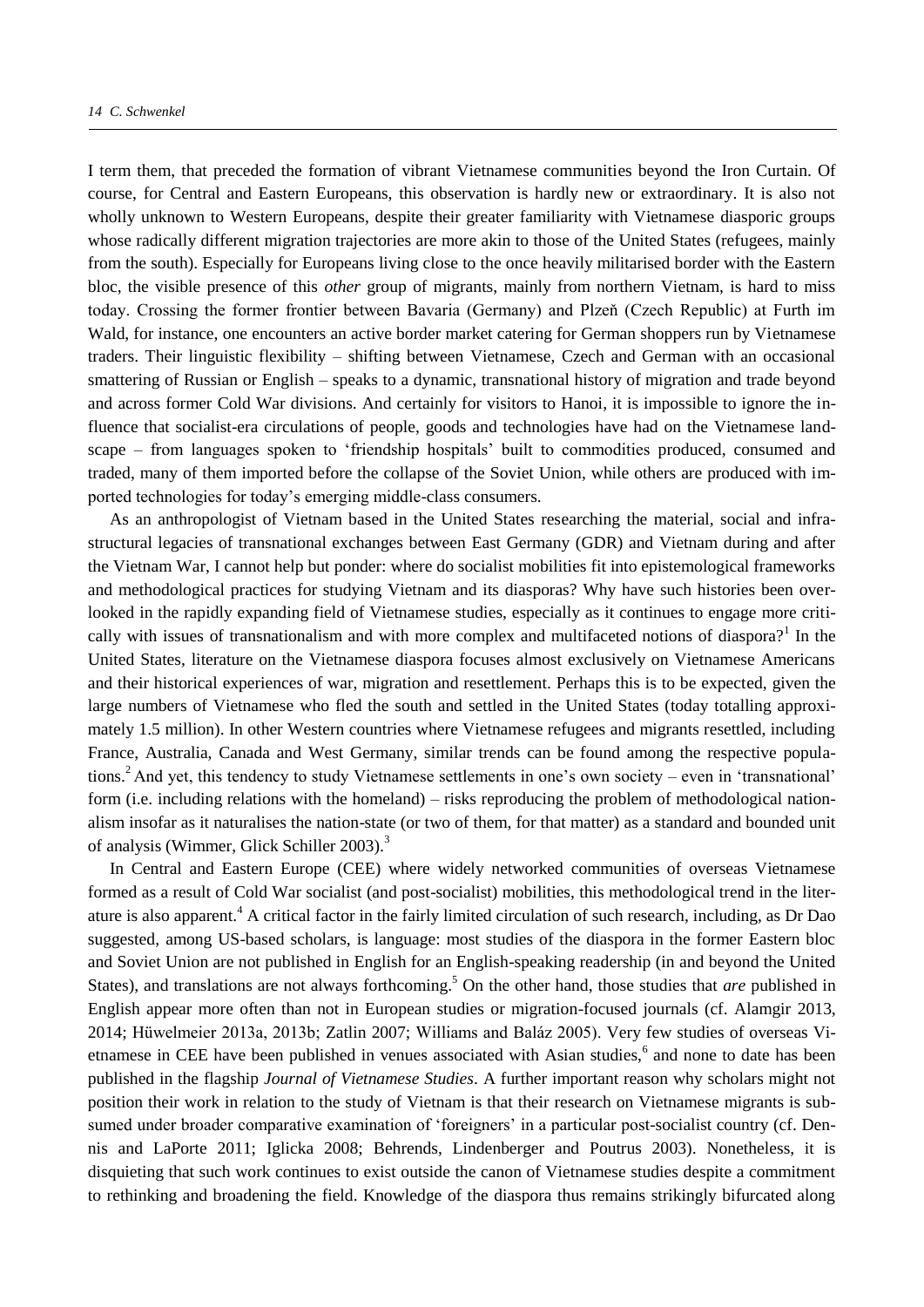a Cold War-inflected, East–West axis: while 'transnational Vietnam' addresses networked flows between Vietnam and the West (and, increasingly broader Asia), the former socialist East remains largely off the grid.<sup>7</sup>

The extraordinary events of 1989 radically altered the lives of tens of millions of people around the world. And yet a quarter-century after the collapse of the ideological and geographical border once known as the Iron Curtain, other kinds of epistemological barriers remain. This paper seeks to advocate a more truly global approach to studying and analysing the 'Vietnamese diaspora,' to include alternative pathways of migration and repatriation linked to socialist mobilities that were constituted through *multiple temporalities (i.e. over several phases or for various periods of time) and* transnational *geographies beyond the hegemonic*  West. There is no uniform story to tell here; thus, I choose to use mobilities in the plural.<sup>8</sup> I maintain that if we are to acquire a more complex understanding of Vietnam today – its socioeconomic and political transformations and its renewed relations, particularly with the West (including with refugees and migrants who fled after 1975), it is imperative that these voices – reflecting a range of social backgrounds – be heard. To do so would contribute to the unravelling of persistent binaries in knowledge of Vietnam's global diaspora, while recognising the unique characteristics and historical conditions that led to the formation of vastly different communities across time and space (as well as political-ideological divisions). It would also reveal important points of intersection in networks of trade and sociality, frequently tied to kinship, that span much of the globe today and have contributed historically to the marketisation of Vietnam in the postwar years through Soviet goods and Western gifts sent back to the homeland to supplement shortages and improve low standards of living (Beresford, Đăng 2000: 76). Socialist mobilities are thus revealed to be the bedrock of many capitalist forms of contemporary mobility, especially across generations, as parents transfer their technical skills, social competencies, and cosmopolitan sensibilities, as well as their political connections, to their next of kin.

Waves of emigration from Vietnam over the 70 years that have passed since its declaration of independence from France on 2 September 1945 reflect specific geopolitical histories and geographies of power bound up with colonial, imperial and national projects of modern nation building. As international relations between countries fluctuate, so too do the flows and directions of migrants. During the Cold War, for instance, several hundred thousand Vietnamese went abroad to socialist countries in organised groups under solidarity agreements as workers, students, apprentices and trainees. The collectivist nature of these mobilities encourages us to think beyond migration as the individual (family-based), self-interested initiative that the literature tends to describe.<sup>9</sup> The collapse of the Soviet Union, however, prompted the end of such programmes and the compulsory return of temporary migrants (though many chose to remain, if illegally). Likewise, the normalisation of diplomatic ties between the United States and Vietnam in 1995 has led to a gradual strengthening of social and economic relations between Vietnamese Americans and the homeland. The fear of return (and retaliation) that was once widespread is less tangible today as large numbers of overseas Vietnamese who fled the communist regime now travel back and forth with relative ease.

This paper focuses on socialist mobilities linked to higher education opportunities across three generations of students sent abroad to train and study between the 1950s and 1980s: postcolonial, wartime and postwar.<sup>10</sup> Notions of *đi Tây* (going West) to study changed radically over the course of the war and postwar years as unofficial networks of transnational trade and informal markets in Vietnam offered new economic opportunities to students. Destination countries and educational programmes – which hinged closely on diplomatic relations – also changed over time.<sup>11</sup> Student migrants did not intend to stay overseas; on the contrary, they were sent abroad with the objective of returning and applying their expertise to rebuilding the wartorn homeland into a modern socialist nation-state. On the other hand, for advanced socialist countries, fellowship programmes under the banner of international solidarity were a means of displaying their intellectual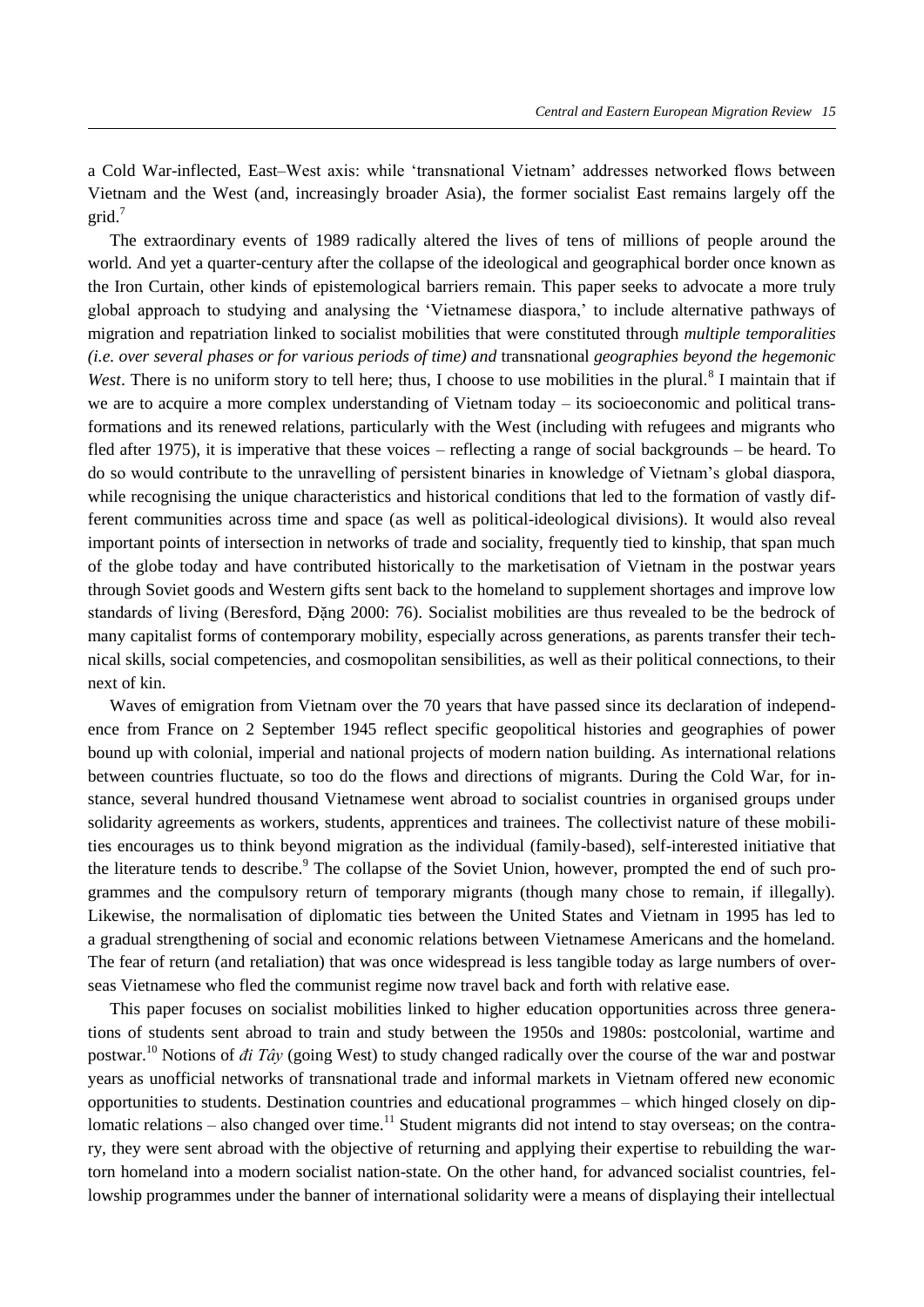and technical superiority through the transfer of ideas, skills and technologies to newly independent socialist (and socialist-friendly) states in the Third World. On completion of their studies, graduates returned with professional experience, international knowledge and a global worldview, in addition to material goods (especially for the later generation) that transformed Vietnam's social, political and economic landscape. Many of these specialists from the earlier waves of socialist migrations are still in government positions today, though as I outline at the conclusion of this paper, their hold on power has waned with the rise of a younger generation trained abroad in a new knowledge economy that, in Vietnam, is likewise shaped by the mobilities of their predecessors.

#### **Postcolonial mobilities: studying architecture in the Soviet Union**

The establishment of official diplomatic relations between the Democratic Republic of (North) Vietnam (DRV) and the Soviet Union in January 1950 (and, weeks later in February, with the rest of the Eastern bloc) generated the first wave of socialist mobilities across Central and Eastern Europe. As the anti-colonial war against France came to a close, with victory achieved in May 1954, officials in Hanoi sent a first group of Vietnamese students overseas to train in technical fields identified as critical to the development of a modern and independent nation-state, including engineering, chemistry, physics, architecture, mathematics and aeronautics. Other groups of students soon followed. In 1955, a cohort of approximately 30 students left for the Soviet Union. This cohort included the first class of five students who were assigned to study at the Moscow Academy of Architecture, one of whom was 19-year-old Nguyễn Trực Luyện.<sup>12</sup>

Nguyễn Trực Luyện did not choose his field of study, nor did he select the academic institution that granted him the fellowship. Such decisions were made by the state according to rational calculations of the anticipated need for national reconstruction, which involved estimates of how many scientists and technicians were necessary and in which highly specialised fields. It was no accident that Mr Luyện was sent abroad to study architecture, however. His professional training would continue the legacy of his father, Nguyễn Cao Luyện (1907–1987), one of Vietnam's first and most prominent architects, known for his modernist, colonial-era villas across Hanoi, including what is today the Cuban Embassy at 65 Lý Thường Kiệt Street. Nguyễn Cao Luyện's training was the product of an entirely different knowledge economy from that of his son. Educated at the ndochina Art School under the French (L'École des Beaux-arts du Việt Nam), in 1933 he travelled to France to study with Le Corbusier and Auguste Perret. A year later he returned to Hanoi to co-found a private Vietnamese architectural firm at 42 Tràng Thi Street – the first of its kind in Hanoi (Đoàn 2008). That officials chose Truc Luyện to train in the same field as his father, a product of French education, demonstrates how the postcolonial state chose to build on the technological expertise of the colonial era to advance the cause of socialist nation building, rather than dismiss such knowledge legacies on ideological grounds.

When I asked Nguyễn Trực Luyện to reflect on the differences in the overseas training in architecture that he and his father received – Cao Luyện trained in 1930s Parisian internationalism and Trực Luyện in post- -Stalin Soviet modernism – he suggested there were continuities and overlap in form, but differences in theory and application. *My father was trained in an era when architecture was used to serve individual interests, while in the USSR we were trained to apply architecture to the service of the people*, he explained. Nguyễn Cao Luyện, his father, went on to apply his valuable skills to serve the revolution, however. Through his architectural contributions to the anti-French resistance (designing the Việt Minh base at Việt Bắc, for instance) and to postcolonial nation building, he came to occupy a high position in both the Party and the government, as a member of the National Assembly and Deputy of the Ministry of Architecture. Nguyễn Trực Luyện was a beneficiary of his father's legacy, as was his own son who studied architecture in Moscow be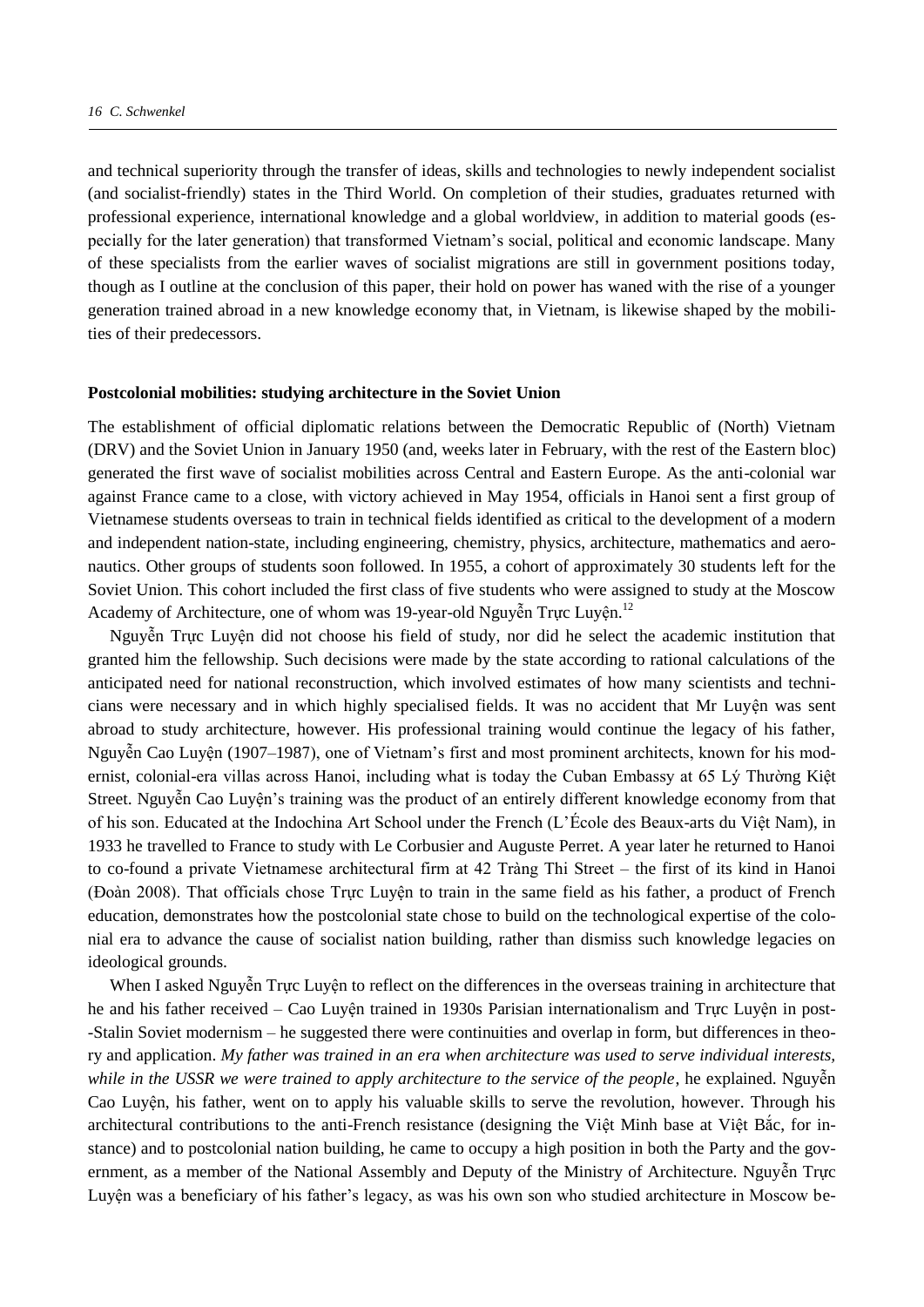fore the collapse of the Soviet Union, showing how socialist mobilities could continue across generations depending on one's professional and social standing. Though a family's political connections brought them many privileges, they were not enough to secure a fellowship to study abroad, I was often told by former students: both *ân nghĩa* (the state's gratitude for contribution to the revolution) and a strong academic performance were necessary. As Mr Luyện explained, *I was chosen not because of my lineage*, – which he admits was an advantage – *but because of my high grades in school*, showing how cultural *and* political capital worked in tandem to give certain students an advantage.

The early years of the postcolonial state saw an urgent need to expand the number of technical experts in the fields of architecture and city planning to assist in the project of socialist urbanisation. According to the architect and architectural historian, Đăng Thái Hoàng, there were fewer than a dozen skilled architects in Hanoi after independence, all of whom had been trained by the French.<sup>13</sup> As such, students and trainees were sent overseas to architectural programmes across the Eastern bloc – including to Poland, Czechoslovakia and Bulgaria – as well as to China. Nguyễn Trực Luyện spent eight years in the Soviet Union, from 1955 to 1963. He remembers the time as one of exciting changes taking place in the arts and architecture following the death of Stalin two years earlier. After Mr Luyện's arrival in Moscow (by train from Hanoi through China and across Siberia), he spent a year in an intensive language programme before relocating to Leningrad for a year to study electrical engineering. He then returned to the Academy of Architecture in Moscow, where six years later he received his degree from the Department of Civil Architecture (*kiến trúc dân dụng*). Mr Luyện's programme of study focused on housing and public works (*nhà ở và công trình công cộng*). In the first two years, he took courses on the basics of architecture, including introductions to accounting, architectural theory and world architecture (with content on the United States and other capitalist countries). Over the next three years, he delved more deeply into the topic of public housing (*nhà ở công cộng*). With his cohort and professors, he visited cities around the USSR as examples of 'old' architecture and 'new' cities built after the war. Mr Luyện completed his coursework by the end of the fifth year. His last year was spent gaining practical experience as an intern at a state design agency while writing his graduation thesis.

Life in the USSR was challenging (only a decade after the end of the Second World War), but the former students I spoke with considered living conditions better than they were in Vietnam at the time. They also reported homesickness and crowded housing. Mr Luyện, for example, lived in a dormitory room at his academy with four other Soviet students. There were few international students at the time, so he learned the language quickly. His scholarship provided him with 50 rubles a month – enough to live on and, if frugal, to save between 5 and 7 rubles. He worked on a farm during the summer to earn extra money and his internship also provided him with a small grant. There were no informal networks of trade in Soviet and Vietnamese goods at the time; these developed much later. As Beresford and ặng (2000: 74–75) have observed, students of this generation had limited resources (saving only a few rubles a month) and could only afford small-scale purchase of goods, largely for their own consumption back home. Mr Luyện's recollections confirmed this. Before returning home, he used his savings to purchase a bicycle, radio and sewing machine – three commodities students commonly shipped home for family use. When I asked Mr Luyện about the presence of a Vietnamese market in the Soviet Union while he was overseas, he laughed and shook his head: *Not yet. At that time there was no buôn bán (trading of goods); we were there only to study and learn.* 

Like many of his generation who studied abroad, Nguyễn Trực Luyện aspired to return to Vietnam and apply his expertise to nation building – in his case, to designing new models of social housing. Yet, the knowledge and experience he brought with him proved difficult to apply. The subtropical climate in Hanoi differed greatly from that in Russia (affecting construction techniques and durability of materials), and economic conditions did not allow most of the principles of urban planning he had learnt to be implemented. There was simply not enough money to build high-quality public housing in integrated neighbourhoods (*mi-*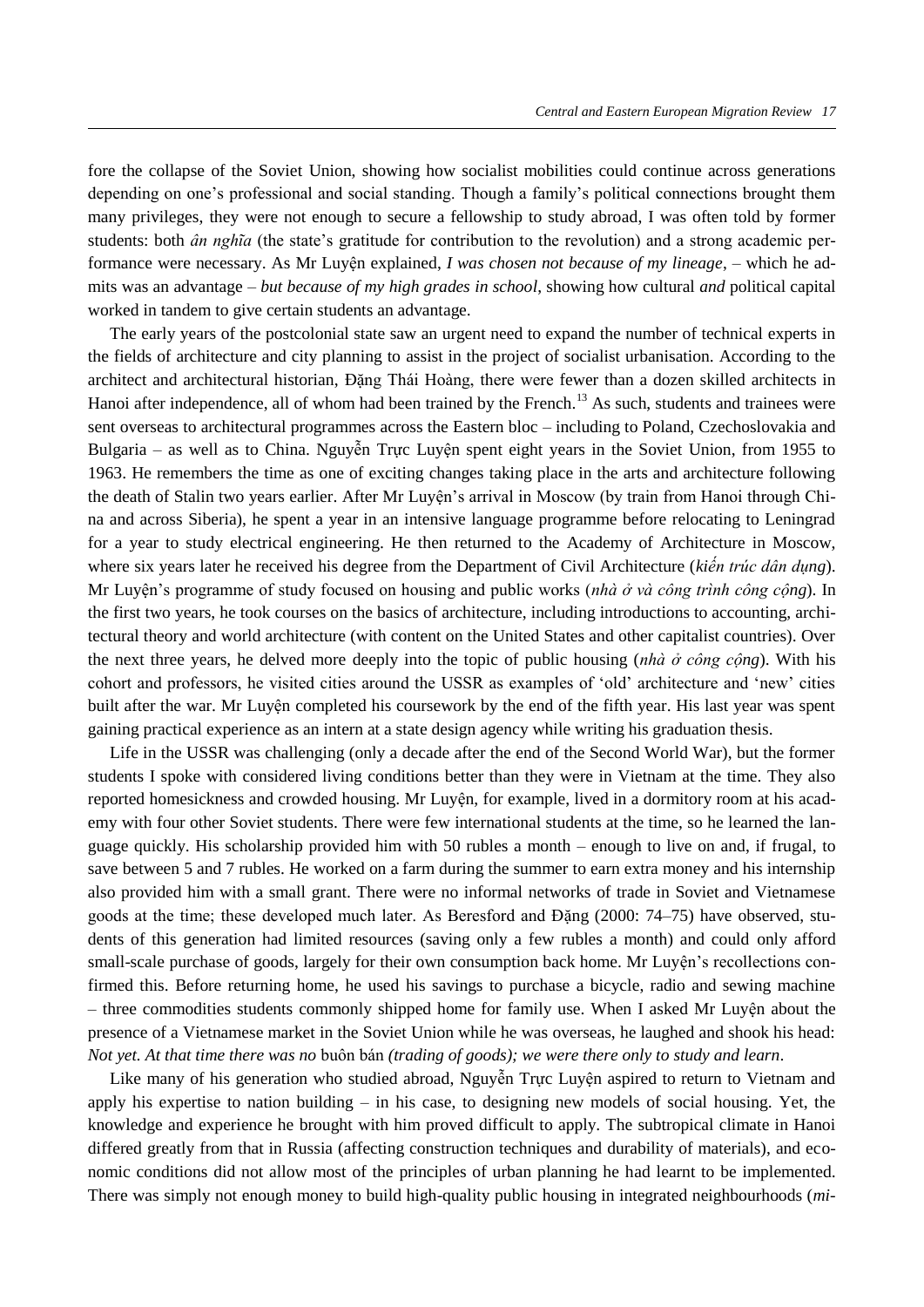*crorayon*) based on the Soviet ideal of one family per unit (though this was an unrealised ideal for many in the USSR). Space was another critical issue. The criterion in the USSR was 9 square metres per person. This proved too high for Vietnam, where the goal was an average of 4 square metres, according to Luyện. In reality, living space per capita was frequently much lower, given that postcolonial dwellings in Hanoi were based on collective forms of housing, such as the Nguyễn Công Trứ blocks (considered modern for the time) or the colonial villas confiscated by the state and allocated to separate households, usually with one family per room.

Despite these challenges, this cohort of students returned to Vietnam to occupy coveted government positions in the 1960s as war with the United States loomed. When Mr Luyện arrived home in 1963, he was assigned to the Division of Civil Construction Design at the Ministry of Construction, a mid-level cadre position commensurate with his training. In 1967, he was promoted to Deputy Director of Design, remaining in this post until 1987. From 1983 he served concurrently as president of the Vietnamese Association of Architecture until his retirement in 2005. His successor, who is still in post, came from the next generation of architects who were trained overseas; in this case, in Cuba during the American War years.

#### **Wartime mobilities: studying architecture in the GDR**

Though the first cohorts of architects trained abroad returned to government jobs in a period of postwar renewal (*khôi phục*) that could use their expertise, they also returned to a divided country and an escalating war, this time with the United States. As bombing commenced in 1964, another generation of architecture students was preparing to travel overseas, also by train. Their numbers, however, far exceeded previous groups, as collaborative architectural programmes expanded to academic institutions in Cuba, Romania, Hungary, Albania, and, most influentially, the GDR. Because of mounting Sino-Soviet tensions, academic exchanges with China largely ceased at this time. Only the best and the brightest in the DRV, those students thought to emulate the progressive ideals of scientific socialism, were selected for overseas study; this was a great privilege (and a relief to their families), given the protracted war that raged on. The high death toll in Hanoi due to aerial attacks made overseas study highly desirable. Moreover, from the perspective of the state, it became imperative to train – as well as protect – a new generation of young professionals and future leaders who could return to the DRV to rebuild a unified country after the end of the war.

Mr *Trần Văn* Lăng was one of the more fortunate young people of his generation.<sup>14</sup> Born in a border province in 1946, he did not come from a prominent family background as had Nguyễn Trực Luyện, but he proved to be a good student who worked hard and earned high grades at school. Due to his academic achievements, he was one of the few from his region selected for an overseas study programme. Mr Lăng reflected on the process that led to this golden opportunity: *While in theory, any good student could be chosen to go abroad, regardless of connections* (quân hệ)*, the reality was that connections often played a role. But not always, and not in my case*. In an attempt to distribute opportunities for overseas studies more widely, the Ministry of Education awarded scholarships to promising students across the provinces of the DRV according to the number of students agreed with each Eastern bloc (or other) country. Similar to Mr Luyện's experience in the 1950s, students in the 1960s could not choose their field of study or which country they preferred. *The government decided one's destination*, Mr Lăng explained, switching from Vietnamese to German. As luck would have it, he was assigned to study in East Germany (a much coveted destination due to its perceived wealth).<sup>15</sup> In 1966, he set off for the College of Architecture and Civil Engineering in Weimar (now Bauhaus University), where he remained until he received his diploma in 1972.

Like their predecessors, studies were the priority for this generation of student migrants. As the war back home intensified and casualties increased, students like Mr Lăng felt emotionally compelled to focus exclu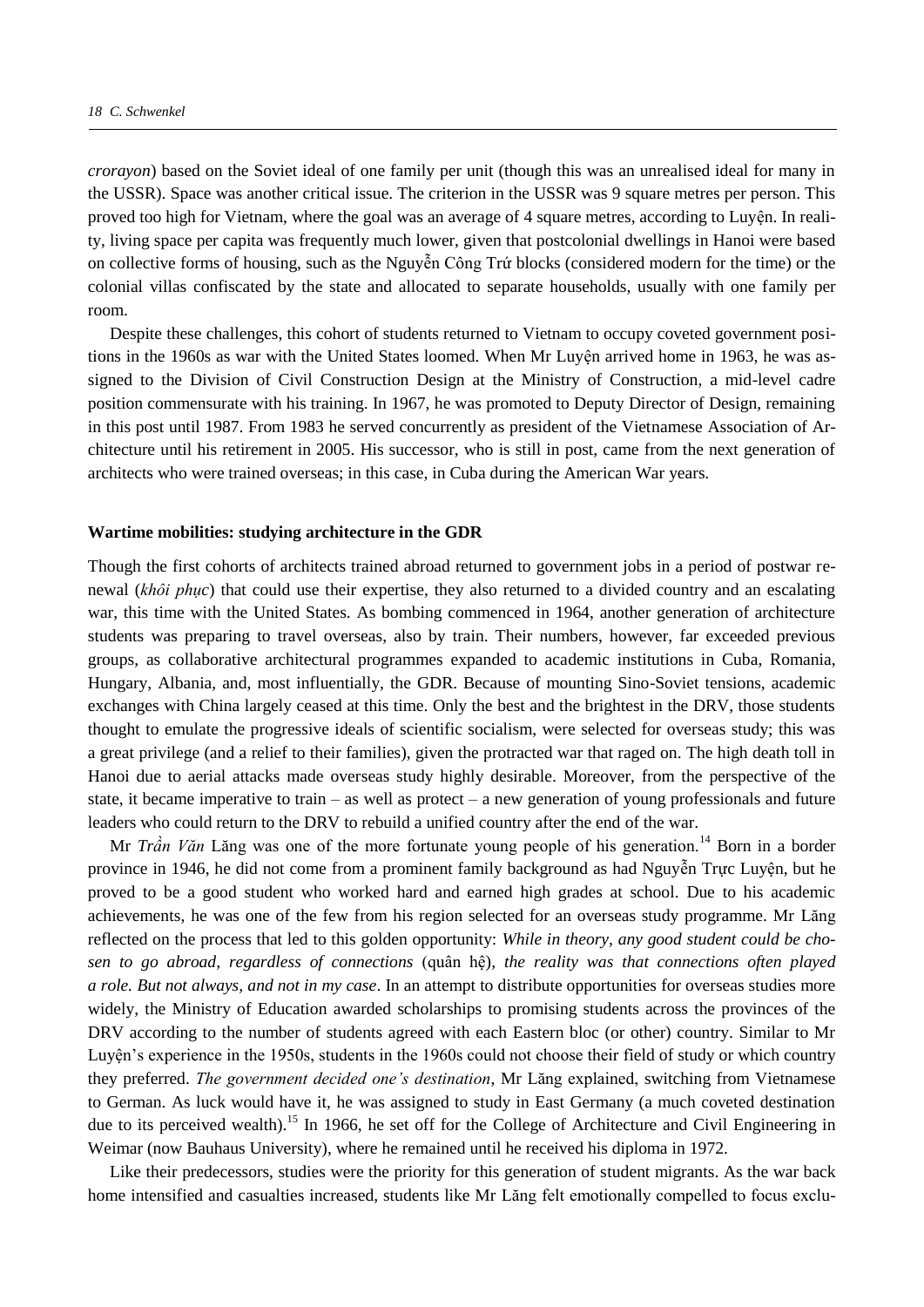sively on their university work. It was their duty, he explained, not only to the country, but also to friends who had stayed behind to risk their lives on the battlefield:

*We understood that each of us had* a *different role to play in the war. We were all working for the revolution and for victory; we could never lose sight of this while abroad. We were being trained to be the future leaders, scientists and technicians of the country. Each person had something to contribute to the war effort. Those whose paths took them to the army knew that they had a different purpose to serve. This was the same for students who studied abroad.* 

Commitment to their studies was not only driven by a strong sense of solidarity with compatriots back home; it was also the directive of the state. Mr Bình, who was sent to the Soviet Union to study aeronautics, also emphasised studying as a duty during the war. Unlike Mr Lăng, Mr Bình came from a prominent line of Nghệ An revolutionaries and members of the Communist Party. The decision to send him overseas, he explained, had largely to do with the state's policy of *ân nghĩa*. Though he failed a college entrance exam in Hanoi, he was considered *ưu tiên đi nước ngoài* (priority to go overseas) because of his *lý lịch* (family background). Mr Bình took this opportunity seriously:

*We were advised to study diligently and warned against going out to have fun (di choi) in public. The Vietnamese government did not want an image of its students enjoying themselves abroad while their schoolmates were dying on the battlefield. We were told that we would be sent home immediately if it seemed we were not serious enough about our studies*. 16

 his was not an empty threat. Mr Bình related a story that circulated widely at the time about the daughter of Lê Duẩn, General Secretary of the Party, who was caught having an affair while studying in Moscow. She was promptly sent back to Vietnam, a signal to other students that unacceptable social, including sexual, behaviour – particularly for women – would be disciplined by the state. This urban tale carried much weight with Mr Bình, who feared being sent home and the shame it would bring to his family: *These orders [not to*  đi ch i*] were applied even to the highest levels*. hus, in the GDR, Mr Lăng – fearful of the watchful eyes of his fellow students who might report back to the embassy – was careful not to be seen too often in the presence of local students.

Since there was virtually no informal Vietnamese trade network at the time (this developed more extensively in the late  $1970s$  and  $1980s$ ),<sup>17</sup> there were few economic opportunities to distract students from their studies. Moreover, profiting from socialist mobilities during the war was likely to spark hostility back home. On their return, students had to be careful about displaying the material wealth and economic benefits of their studies abroad, few as they were. Like the previous generation, students received a monthly stipend from the government: Mr Lăng received 270 GDR marks per month. He recalled spending approximately 100 marks on food and 30 marks on housing (in a dormitory). He also put aside money regularly for clothing, supplies and other essential goods. The rest he saved, yet he dipped into his reserves to travel around the country on holidays (though he was not allowed to enter West Germany). Like Mr Luyện's generation, he earned extra money in the summer harvesting potatoes or strawberries. Yet he was able to save – and buy – much more than the previous generation. These were years of relative abundance in East Germany, and Mr Lăng recalled the ease with which he could buy an array of goods at the market, including salad, bananas and other foods imported from fraternal countries. At the end of his stay in 1972, he used his savings to purchase commodities to take back to Vietnam, including a radio, two bicycles and yards of fabric, all of which travelled with him on the train. Most items were kept for use in his family, with the exception of one bicycle and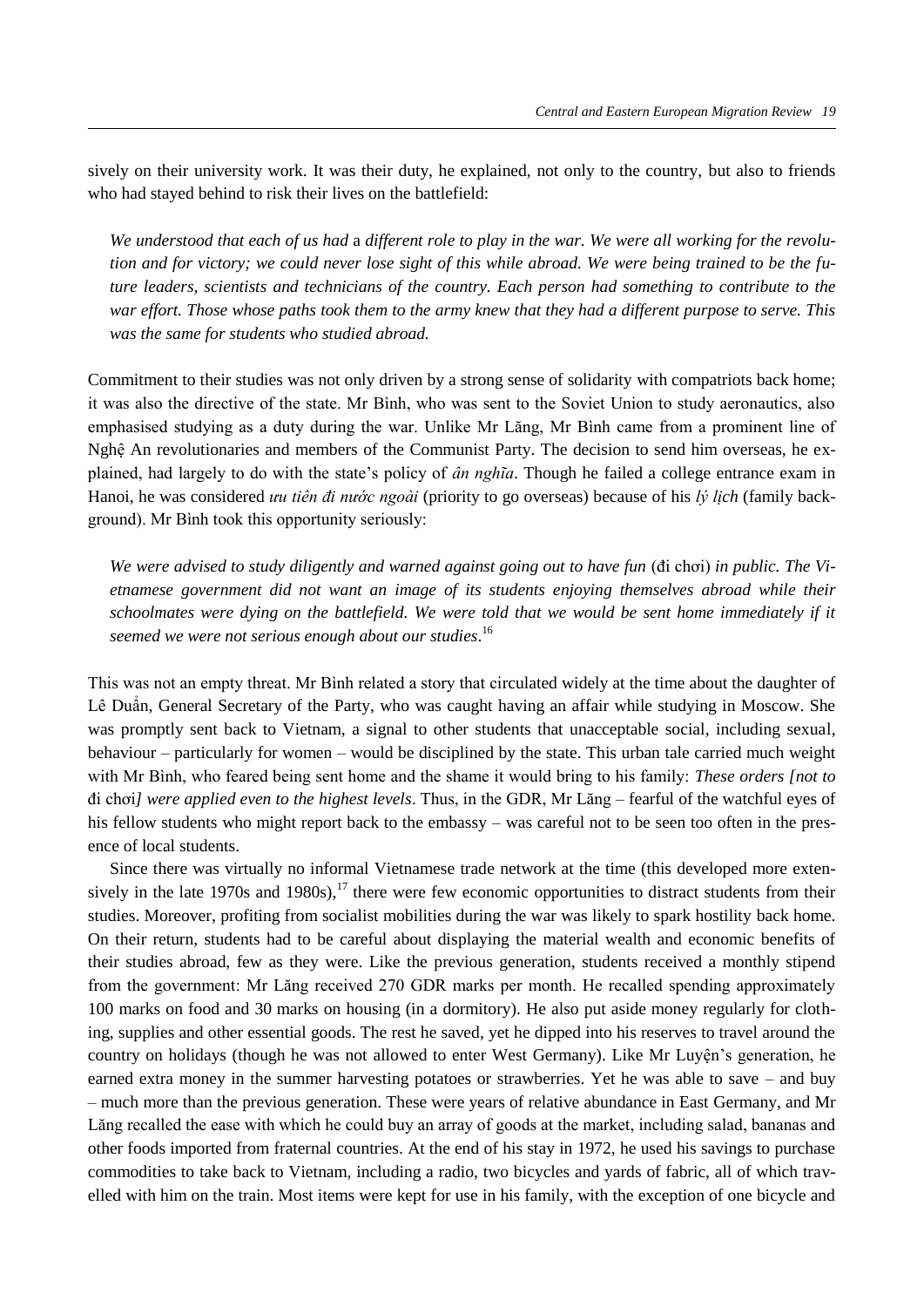some pieces of fabric, which he sold discreetly from his home to neighbours and relatives who heard he had returned and inquired about overseas goods for sale.

Like members of earlier cohorts, Mr Lăng returned to Vietnam to take up a position in the government. From 1972 to 1974, he worked at the Institute of Democratic Design under the Ministry of Construction in Hanoi. As Mr Luyện found, applying specialised knowledge acquired overseas proved challenging, but for other, more critical reasons. *Nobody listened to us*, an architect trained in the GDR in the same cohort at Mr Lăng opined. *This was a huge mistake on the part of the state. We talked and advised [how to rebuild the country], but in the end we were ordinary people with little worth, so nobody paid attention*. <sup>18</sup> Frustrated, this architect eventually quit his government job and went on to become an independent consultant on international projects, a move that was initially seen as imprudent by his colleagues, but proved lucrative in the long run. Mr Lăng (who like this colleague was not a Party member) had a radically different career trajectory. In 1974, he was sent to Vinh City, Nghệ An, an industrial centre demolished in the war, to work with the provincial Department of Construction as the chief translator and contributing architect on the seven-year *Wiederaufbau* (reconstruction) project by East Germany (Schwenkel 2013a). Unlike his colleagues, Mr Lăng was thus able to put his technical and linguistic skills into practice, working closely with GDR advisers to redesign and rebuild the city. His academic training in the GDR proved indispensible, as it enabled him to culturally navigate and translate very different ideas of urban planning (Schwenkel 2015). As he reflected, this time contributed in unforeseen ways to the development of his career:

*I didn't want to go. Nghê An? I thought, oh god. But I was young and single and had just returned from my studies in architecture and civil engineering in the GDR. So I was sent to work on the reconstruction project. When I first arrived I was astonished by the extent of the destruction from the war – the city was*  hoàn toàn phẳng *(completely flattened). At first, I lived in collective housing* (*khu tập thể*) *until I was allocated an apartment in Quang Trung [microrayon built by the GDR]. My income at the time was only 93*  đồng*. I never thought that I would spend the rest of my life here!*

Lăng eventually married, and he continued to work for the Department of Construction until the Ministry of Labour selected him in 1987 to return to the GDR as a *Gruppenleiter* (group leader) for a Vietnamese labour unit in a textile factory in Pausa.<sup>19</sup> He held this position until 1990, when the reunification of Germany brought his contract to an end. The opportunity to take up a three-year job overseas distinguished the second generation of students from the first. As the Vietnamese government negotiated a number of bilateral labour agreements with Soviet bloc countries in the 1980s (chiefly the USSR, the GDR, Czechoslovakia and Poland), trained professionals who spoke the language fluently and knew the culture intimately travelled back to their countries of study, this time by plane. A position as group leader proved to be fairly lucrative: Mr Lăng earned 850 GDR marks monthly, and needed only half that amount to live. By this time, an increase in the scale of socialist mobilities had facilitated the development of an extensive, informal trade economy between Asia and CEE as the number of Vietnamese workers and students travelling back and forth increased dramatically. Moreover, new policies allowed migrants to send goods home on a regular basis, and not just in their suitcases. Against this backdrop of new economic opportunities, Mr Lăng used his savings to send packages regularly to his family, with the intention of reselling the goods on the market – no longer only from his home. Socialist commodities soon flooded markets throughout Vietnam, mitigating shortages and helping to pull families with relatives overseas out of postwar poverty, while contributing to new forms of socioeconomic inequality between neighbours (Schwenkel 2014: 251–252).

The atmosphere in the GDR had changed significantly for Mr Lăng since the time of his studies, however. Everyday life had become more strained. Markets had a more limited selection of foodstuffs, compared to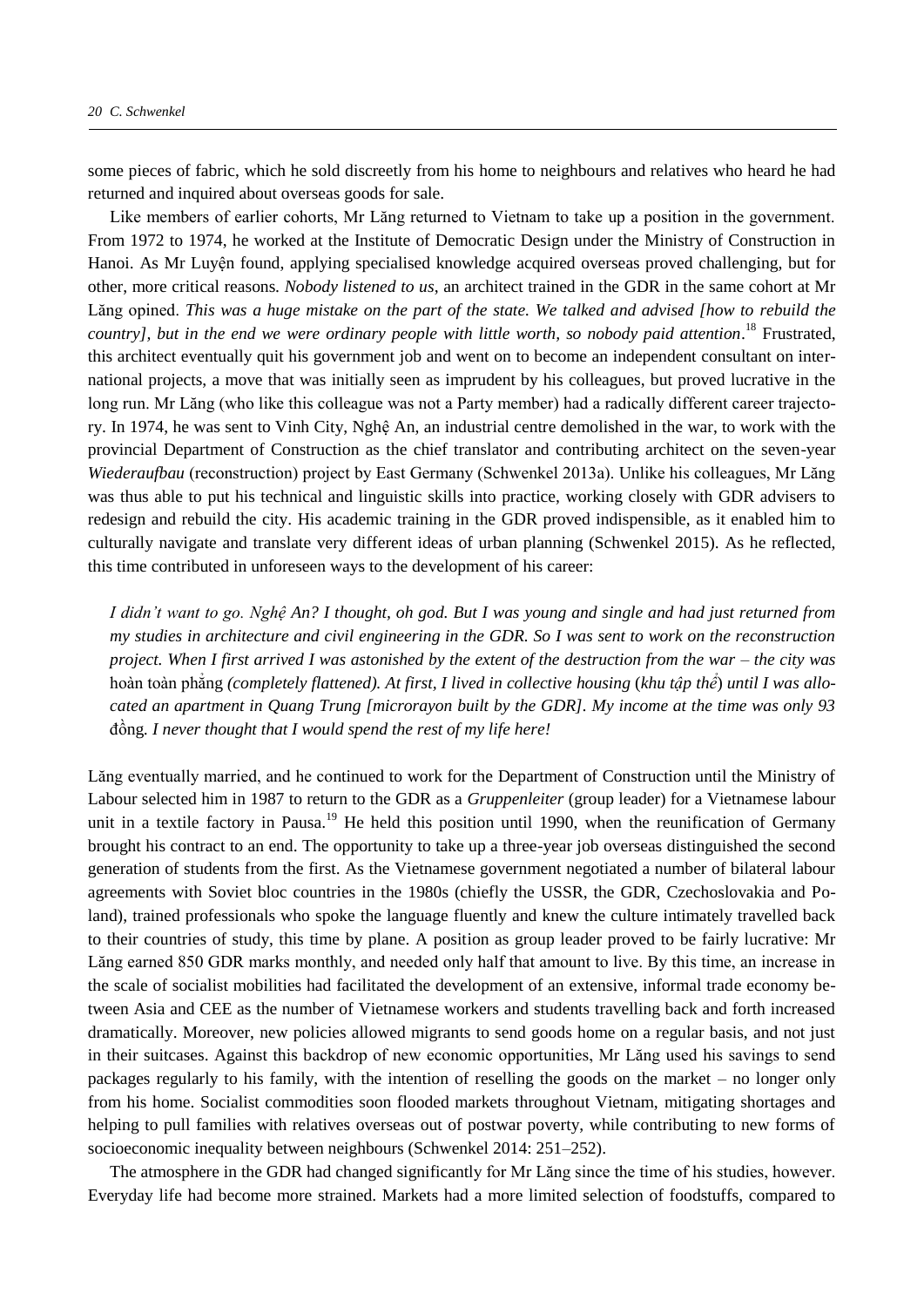the diversity he had enjoyed previously. The spirit of international solidarity, so strong during the war years, that had made him popular with local students and student organisations, had also diminished. Racism, as he experienced it, seemed to be on the rise as solidarity waned and competition for goods increased: for example, Mr Lăng recalled hearing the derogatory term '*Fidschis*' more often.<sup>20</sup> In general, growing resentment against foreigners was more tangible, particularly against the Vietnamese, whose transnational traffic in overseas goods was thought by GDR citizens to be contributing to their own mounting shortages (Zatlin 2007; Schwenkel 2014: 245–246).

Despite these growing difficulties, Mr Lăng focused on his job, which he and other group leaders described as stressful due to the constant negotiations between Vietnamese workers and GDR managers regarding illness, absenteeism, pregnancy, and complaints about taxes and the salary system. He continued to put money aside, diligently recording his monthly savings in a *Sparbuch* (savings account book). After the Berlin Wall fell and his contract was annulled, the Bundresrepublik provided him with 3 000 Deutschmarks (DM) and a return ticket home. Many of the workers in his unit chose to remain illegally. Mr Lăng used the collapse of the GDR to his economic advantage; for instance, he was able to profit when the East–West Mark exchange rate, in anticipation of reunification, dropped to 1:1 (from 5–10:1). Mr Lăng cashed in his savings at once: *When the rate changed, I converted all of my East Marks, and had a lot of money to bring back to Vietnam – almost 10 000 USD!* After returning, he invested this capital in land and construction materials, which were still difficult to acquire in Vinh at that time. He built a house and moved out of his apartment in the housing blocks soon after. For many of Mr Lăng's generation, the opportunity to first study overseas during the war and then work abroad (and engage in small-scale trade) provided access to a standard of living that had not been attainable by the first generation of Vietnamese students. The next generation, however, engaged in a range of tasks simultaneously – work, trade and study – that made overseas education even more lucrative.

## **Postwar mobilities: combining study with trade**

By the time that Lê Quốc Huy<sup>21</sup> travelled to Weimar in 1983 to study architecture at the College of Architecture and Civil Engineering, patterns of socialist mobility to and from the Eastern bloc had changed considerably. 'Mutual aid' labour agreements authorised a workforce of nearly 300 000 Vietnamese to go abroad in the 1980s (Tran et al. 2010: 21), as well as hundreds of translators and *Gruppenleiter* like Mr Lăng. A complex network of cross-border trade emerged, dominated by the Vietnamese. For students, the burgeoning black market offered a range of economic possibilities to supplement their low monthly stipends and to support needy families back home. Central planning and a subsidy system had inflicted severe hardship on the Vietnamese population in the postwar years. Shortages and hunger affected much of the nation. Involvement in overseas trade could potentially propel families out of poverty to a condition of relative prosperity, with imported goods resold on the black market in Vietnam, as the example of Mr Lăng's 'care packages' above showed. As informal marketisation moved into full swing in the socialist world, the era of total commitment to one's studies became a relic of the past.

The shift in priorities from education to trade has been noted in the literature. Beresford and Đặng (2000: 95), for instance, have observed that earlier generations of students *saw study as their main purpose, while getting rich was only incidental… [F]rom the mid-1980s, studying became the minor activity and a rather large number scarcely studied at all, but plunged straight into trading*. While certainly not true of all students, this pattern represents the *Geist* of the time, especially as employment prospects after return seemed less promising than before. Mr Lăng summed up the changed attitude of migrants that he witnessed over two generations of socialist mobilities: in the later years, going abroad meant '*mehr Sachen und mehr Geld*'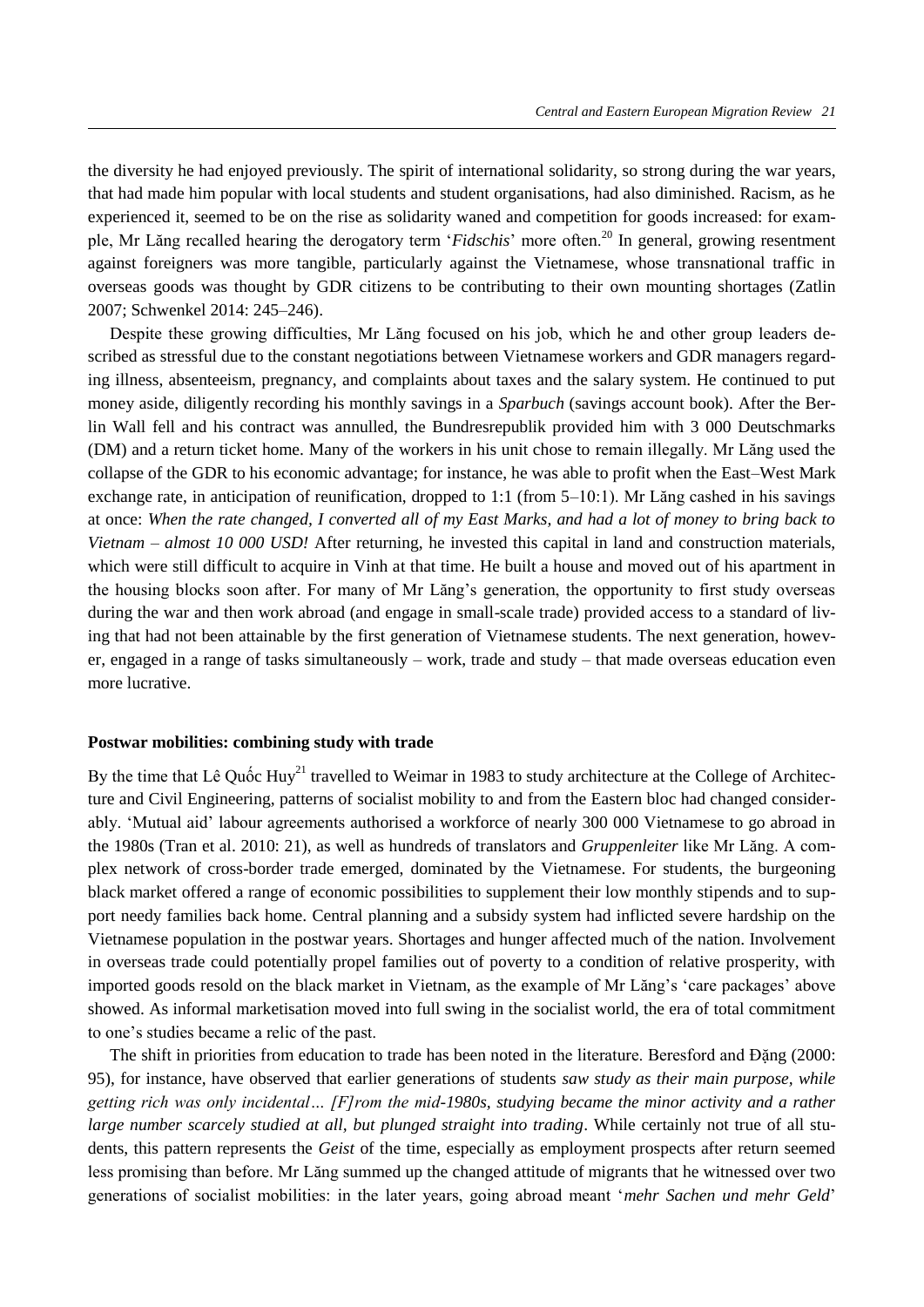(more stuff and more money). Economic, rather than political connections (or, ideally, both) became a way for 'ordinary people of little worth,' as the disgruntled architect referred to himself, to secure upward mobility.

In the 1980s, there was less pressure from the state to publicly demonstrate student excellence than there had been during the French and American war years (that is, for both of the earlier generations). Rather, pressure now came from families to provide them with support, as contract workers with much higher earnings were doing. Yet monthly grants were not enough for students to save money and send regular packages of re-saleable goods home. Consequently, they found creative ways of supplementing their stipends by tapping into the trade networks that were developing around them. Nguyễn Thị Hoa,  $^{22}$  for example, studied veterinary medicine in the Soviet Union from 1981 to 1987. In her free time, she and her Vietnamese friends earned money by making clothes to sell to Russians on the black market. Gradually, they expanded their social networks to include other groups of Vietnamese migrants (workers) and began to participate in the transnational trade in blue jeans – a highly desirable commodity purchased in Thailand and shipped to Russia *via* Vietnam. With her additional earnings, Ms Hoa purchased a range of goods to send home to her family who, in turn, sold them for cash on the market. While her studies remained important, she was deeply committed to securing a decent living for her struggling family back home.

Unlike previous generations, student migrants in the 1980s returned to a radically different playing field after the introduction of economic reforms, referred to as *Đổi mới,* in 1986. As a result, many highly trained scientists and technicians came to occupy an intermediate position in society, betwixt and between two knowledge economies. The specialised training that Vietnamese students had received in a centrally planned system of socialist education was suddenly obsolete and deemed incompatible with a global market economy. Ms Hoa, for example, faced unemployment at home: the state had no use for her expertise in collective husbandry as cooperatives were dismantled and livestock returned to private family ownership. Her skills for building a modern socialist society had no place in a market-driven economy that failed to recognise her cultural capital and university degree (Schwenkel 2013b: 60). Lê Quốc Huy, on the other hand, who received his degree in architecture from Weimar, was more fortunate. He returned to a position at the University of Civil Engineering, where he continues to teach today. And yet, like Ms Hoa, who went on to work with international non-governmental organisations, Mr Huy expanded his profile to work with multilateral institutions, such as UNESCO, on urban conservation projects. While his training proved sufficiently flexible for him to update and apply his skills to new market trends (such as his current collaboration with German architects on green urbanisation), for Ms Hoa, her training proved largely useless. Indeed, unlike earlier cohorts of students trained abroad, few specialists of her generation, now middle aged, work in the fields in which they received their overseas qualifications.

#### **Socialist and post-socialist mobilities: expanding Vietnamese diaspora studies**

The three waves of student migrations outlined above – postcolonial, wartime and postwar – reveal subtle shifts in the historical conditions of socialist nation building and state formation following Vietnam's independence from France through to the end of the Cold War. There were significant differences in the advantages of an overseas education for each generation of Vietnamese students. The first generation enjoyed sociopolitical stability (i.e. state employment) but generally lacked economic mobility. They did, however, attain some limited material gains over others because of the commodities they brought back for household use. Many in the second generation were able to achieve both sociopolitical stability and economic mobility, particularly for repeat migrants who travelled overseas again in higher management positions in the 1980s. The last generation experienced greater economic gains than they did sociopolitical mobility. As Vietnam's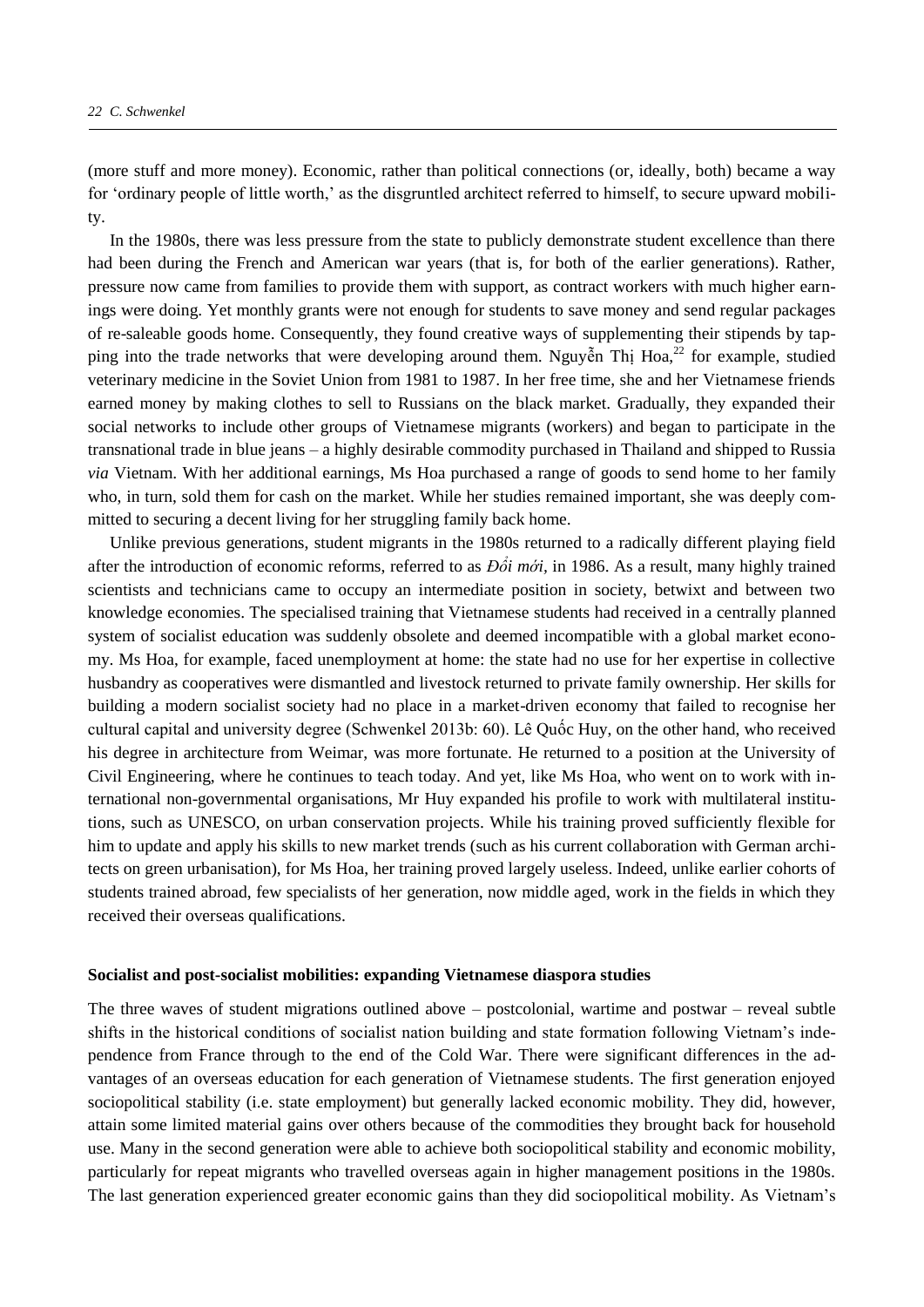political economy transformed radically with *Đổi mới* and the collapse of the Soviet Union, the value of knowledge followed suit. The last generation of Vietnamese students in socialist countries felt these changes most acutely after they returned home to find their degrees devalued, with little relevance to a market- -oriented society.

Over the past 25 years, Vietnam has seen broad changes in its patterns of student migration, with the internationalisation of its higher education system. The collectivist framework for such mobilities – from bilateral solidarity agreements to group travel and joint study – has largely disappeared, replaced by individual models of 'choice.' Scholarship opportunities in a market-driven economy have likewise shifted remarkably (now spanning Europe and Asia), as have the disciplines studied. Economics and international relations remain two of the most popular fields of study at home and abroad. Business administration degrees (including MBAs) have also risen to the top of the list. While the emphasis on 'educational and cultural exchange' remains the same (even the Fulbright programme uses this phrase), the ideological objectives underpinning international support have changed radically. Today, fellowships represent a way of training a new generation of Vietnamese professionals and upcoming leaders in the merits and workings of global capitalism, *not* socialist internationalism. In this era of *post*-socialist mobilities, families aspire to send their children to English-speaking countries like Australia, Singapore, the United States and the United Kingdom – often at their own expense. These returnees are slowly changing the political landscape of Vietnam as they move into state (and non-state) positions once occupied by cadres trained in the Soviet Union or elsewhere. English, not Russian, is now the international *lingua franca*.

There are certain continuities between socialist and post-socialist mobilities, however. While a post- -reform knowledge economy has reconfigured education-based migration, it has done so by building on the legacies of mobilities in the socialist era. Shifts in international education are not about a rejection or abandonment of the past, which was also true for the postcolonial state building on its colonial knowledge foundation. On the contrary, for many young people, international education would not be possible without the skills, knowledge and credentials of their parents, which derive from their diverse experiences of studying (or working) in the Eastern bloc. Mr Dũng, for example, studied chemical engineering in East Germany from 1969 to 1975. He then returned to work as a *Gruppenleiter* in a tannery from 1987 to 1990. His daughter now studies architecture in Dresden, not far from his *alma mater* in Leipzig. Ms Vân, a former contract worker who married her East German supervisor, sent her two children to the United States. So did Mr Son, who received his degree in nuclear physics from Czechoslovakia. Likewise, Mr Minh, who studied economics in Kiev, sent his son to London to study finance. Most of these students received scholarships; their families would be considered middle class, but not wealthy. Yet their parents do have the advantage of a broader worldview and a cosmopolitan sensibility – social capital that allows their children to move across national and cultural borders with more ease. The integration of socialist mobilities into the broader canon of Vietnamese studies thus becomes essential to expanding the horizons of the discipline for it reveals a critical point of intersection in the histories of Vietnamese migration across the globe: the ways in which migrants and their families (including returnees) mobilise their economic and social resources to obtain better educational and professional opportunities for future generations.

### **Notes**

<sup>1</sup> See, for example, 2013 (vol. 7, no. 3) special issue of the *Journal of Vietnamese Studies*: 'Alternative Voices and Histories of the Vietnamese Diaspora.'

<sup>2</sup> Examples include Bui (2003) and Kien (2012) on Germany, Bousquet (1991) on France, Thomas (1999) and Carruthers (2008) on Australia, Dorais and Richard (2007) and Dorais (2009) on Canada.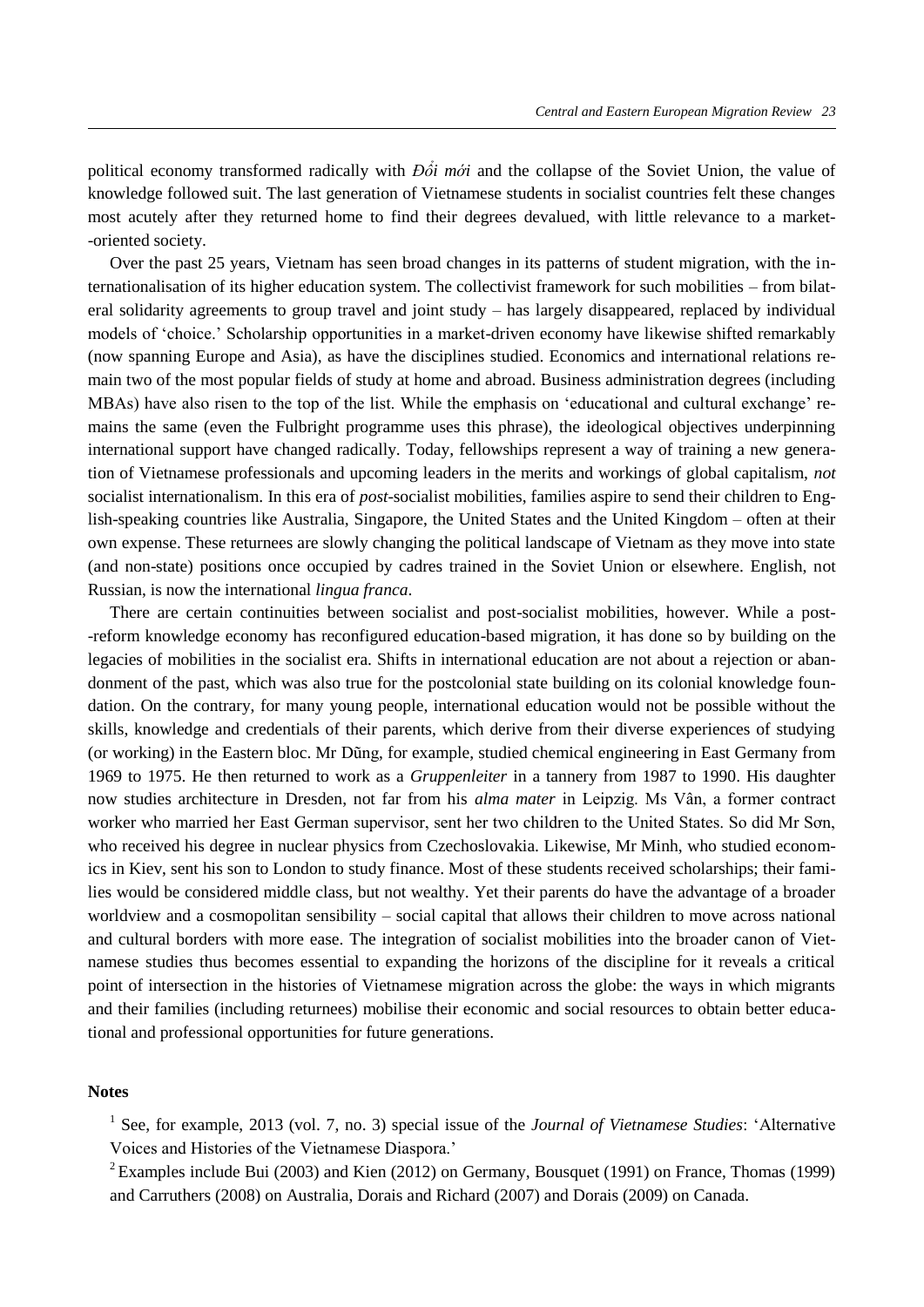## *24 C. Schwenkel*

 $3$  As a result, movements between and among diasporic groups, where people, goods, ideas and technologies cross *multiply constituted borders* (national, cultural, political and economic), typically remain beyond the scope of most research identified as 'transnational.' For an exception, see Nyíri (2002).

<sup>4</sup> Though this literature provides less of a postcolonial perspective than is found in Nguyen (2012) on the US and Kien (2012) on Germany.

 $<sup>5</sup>$  For example, Teresa Halik's (2006) major ten-year study of Vietnamese migrants in Poland.</sup>

 $6$  For exceptions, see Hardy (2002) and Schwenkel (2014), neither of whom is based in CEE.

 $<sup>7</sup>$  As do Vietnamese transnational engagements with socialist Africa and Latin America (namely, Cuba).</sup>

<sup>8</sup> Socialist mobilities were also multidirectional, especially in the postwar years as technical experts from 'fraternal' socialist countries travelled to Vietnam to assist with postwar reconstruction (Schwenkel 2013a).

<sup>9</sup> I thank the reviewer for encouraging me to develop this point.

 $10$  Research for this paper was conducted in Hanoi and Vinh City in 2006 and from 2010 to 2012.

 $11$  For example. China played an important role in training young Vietnamese architects in the 1950s and 1960s until tensions with the Soviet Union (resulting in the Sino-Soviet split) mounted.

 $12$ This section is based on interviews with Nguyễn Trực Luyện in Hanoi in July and December 2011.

 $13$  Interview with Đăng Thái Hoàng, June 2010, Hanoi; also cited in Logan (2000: 193).

 $14$  A pseudonym. This section is based on interviews with Mr Lăng in Vinh City in 2006, 2010 and 2011.

 $15$  On the GDR as a 'paradise' for Vietnamese students and migrant labourers, see Schwenkel (2014: 248). <sup>16</sup> Interview with Mr Bình, July 2011, Vinh City.

<sup>17</sup> As Beresford and Đặng (2000: 75) observed, *Thus the Vietnamese market before 1975 was characterised by circulation, on an extremely limited scale, of goods brought home from the socialist countries in the baggage of individuals*.

<sup>18</sup> Interview with architect, June 2012, Hanoi.

<sup>19</sup> Group leaders were responsible for a working unit of Vietnamese labourers in an East German enterprise or factory. They served as a mediator between workers and management to translate, explain and implement labour policy and disciplinary measures, as well as assisting workers in times of need (such as illness). Lăng's work unit began with 25 workers and increased to 60, one-third of whom were women. On Vietnamese contract workers in the GDR and their return to Vietnam, see Schwenkel (2014).

 $20$  Though it actually means 'Fijians,' the term was used as a racist epithet for Asians in the GDR.

 $^{21}$  A pseudonym.

 $22$  A pseudonym.

## **References**

- Alamgir A. (2013). Race Is Elsewhere: State-Socialist Ideology and the Racialisation of Vietnamese Workers in Czechoslovakia. *Race & Class* 54(4): 67–85.
- Alamgir A. (2014). Recalcitrant Women: Internationalism and the Redefinition of Welfare Limits in the Czechoslovak–Vietnamese Labor Exchange Program. *Slavic Review* 73(1): 133–155.
- Behrends J. C., Lindenberger T., Poutrus P. G. (eds) (2003). *Fremde und Fremd-Sein in der DDR: Zu Historischen Ursachen der Fremdenfeindlichkeit in Ostdeutschland*. Berlin: Metropol.
- Beresford M., Đặng P. (2000). *Economic Transition in Vietnam: Trade and Aid in the Demise of a Centrally Planned Economy*. Northampton, MA: Edward Elgar.
- Bousquet G. L. (1991). *Behind the Bamboo Hedge: The Impact of Homeland Politics in the Parisian Vietnamese Community*. Ann Arbor: University of Michigan Press.